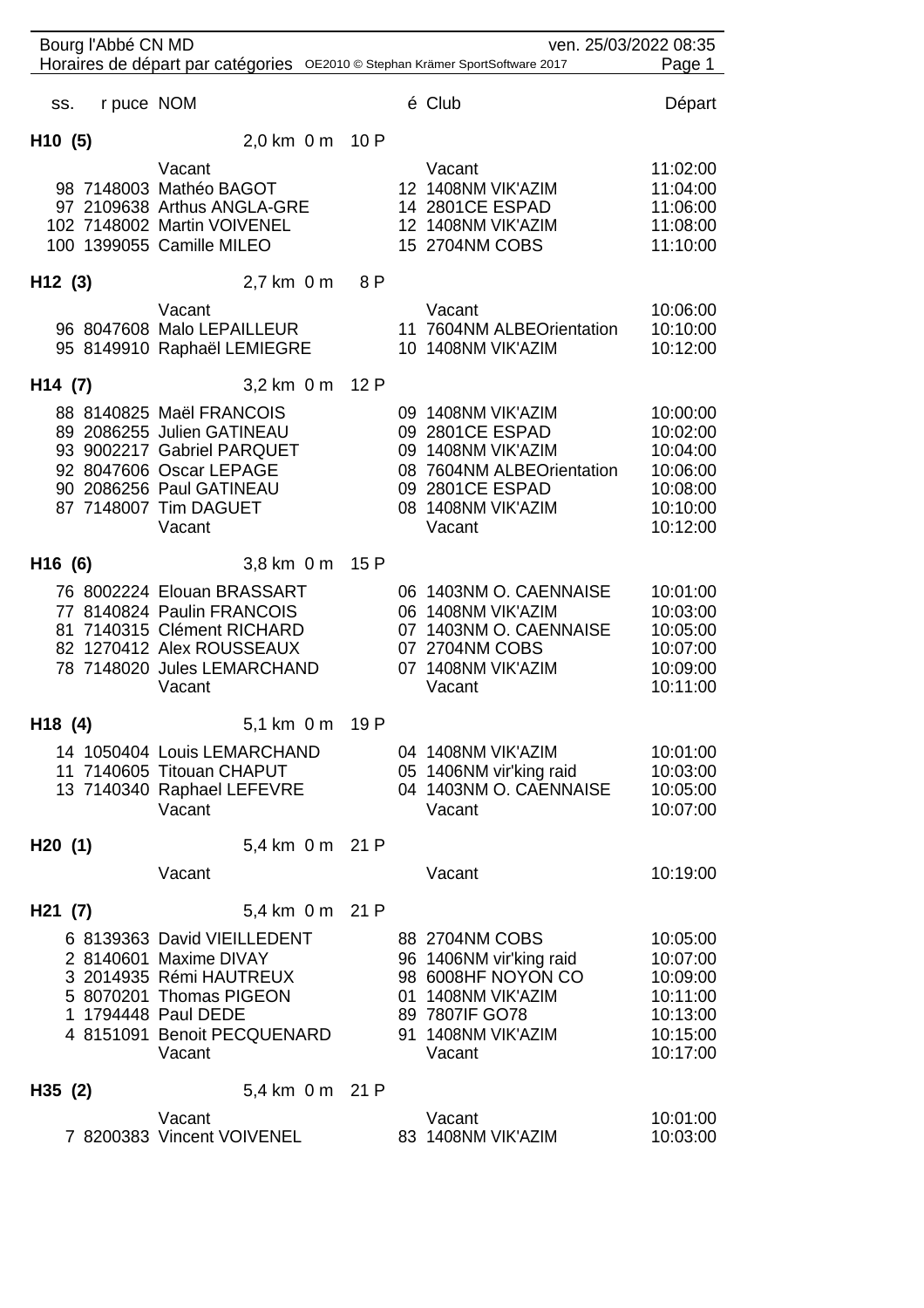| Bourg l'Abbé CN MD<br>ven. 25/03/2022 08:35<br>Horaires de départ par catégories OE2010 © Stephan Krämer SportSoftware 2017<br>Page 2 |                                                                                                                                                                                                                                                                                        |                                                                                                                                                                                                  |                                                                                                                      |  |  |  |  |
|---------------------------------------------------------------------------------------------------------------------------------------|----------------------------------------------------------------------------------------------------------------------------------------------------------------------------------------------------------------------------------------------------------------------------------------|--------------------------------------------------------------------------------------------------------------------------------------------------------------------------------------------------|----------------------------------------------------------------------------------------------------------------------|--|--|--|--|
|                                                                                                                                       |                                                                                                                                                                                                                                                                                        |                                                                                                                                                                                                  |                                                                                                                      |  |  |  |  |
| r puce NOM<br>SS.                                                                                                                     |                                                                                                                                                                                                                                                                                        | é Club                                                                                                                                                                                           | Départ                                                                                                               |  |  |  |  |
| H40 (5)                                                                                                                               | 5,1 km 0 m 19 P                                                                                                                                                                                                                                                                        |                                                                                                                                                                                                  |                                                                                                                      |  |  |  |  |
|                                                                                                                                       | 19 7140321 Stéphane PEILLON<br>18 8111078 Frédéric PARQUET<br>17 8047610 Yohann LEPAILLEUR<br>9 1979103 François CALANDOT<br>Vacant                                                                                                                                                    | 78 1403NM O. CAENNAISE<br>78 1408NM VIK'AZIM<br>78 7604NM ALBEOrientation<br>79 1403NM O. CAENNAISE<br>Vacant                                                                                    | 10:09:00<br>10:11:00<br>10:13:00<br>10:15:00<br>10:17:00                                                             |  |  |  |  |
| H45 (10)                                                                                                                              | 5,1 km 0 m 19 P                                                                                                                                                                                                                                                                        |                                                                                                                                                                                                  |                                                                                                                      |  |  |  |  |
|                                                                                                                                       | 10 8140821 Nicolas CASTEL<br>22 7140330 Nicolas VILLEDIEU<br>16 8516544 Guillaume LEMIEGRE<br>21 7613374 Eric ROUSSEAUX<br>43 9924372 Franck NICOLLE<br>20 8517576 Nicolas POULAIN<br>15 8108072 Sébastien LEMARCHAND<br>12 8272704 Benoît DUDOUT<br>Vacant<br>8 9000975 Xavier BRIERE | 76 1408NM VIK'AZIM<br>75 1403NM O. CAENNAISE<br>77 1408NM VIK'AZIM<br>74 2704NM COBS<br>72 1408NM VIK'AZIM<br>75 2704NM COBS<br>72 1408NM VIK'AZIM<br>73 2704NM COBS<br>Vacant<br>75 2704NM COBS | 10:19:00<br>10:21:00<br>10:23:00<br>10:25:00<br>10:27:00<br>10:29:00<br>10:31:00<br>10:33:00<br>10:35:00<br>11:09:00 |  |  |  |  |
| H50 (6)                                                                                                                               | 5,0 km 0 m 21 P                                                                                                                                                                                                                                                                        |                                                                                                                                                                                                  |                                                                                                                      |  |  |  |  |
|                                                                                                                                       | 23 1818000 Laurent BASSET<br>38 7704614 Arnaud LESAGE<br>48 9000994 Dominique VAUTIER<br>30 9002120 Guillaume DUPONT<br>26 8002218 Eric BRASSART<br>Vacant                                                                                                                             | 68 2704NM COBS<br>72 7604NM ALBEOrientation<br>70 7604NM ALBEOrientation<br>69 2704NM COBS<br>70 1403NM O. CAENNAISE<br>Vacant                                                                   | 10:24:00<br>10:26:00<br>10:30:00<br>10:32:00<br>10:34:00<br>10:36:00                                                 |  |  |  |  |
| H55 (9)                                                                                                                               | 5,0 km 0 m 21 P                                                                                                                                                                                                                                                                        |                                                                                                                                                                                                  |                                                                                                                      |  |  |  |  |
|                                                                                                                                       | 45 8191966 Eric PIGEON<br>36 7140603 andré LEHAULT<br>29 9090989 Christophe DEVILLERS<br>42 1827125 Eric MOISSERON<br>41 8200465 Stéphane MARCHAND<br>32 8031467 Tobias FEAUX DE LACROIX<br>47 8251963 Benoit SANDEVOIR<br>Vacant                                                      | 66 1408NM VIK'AZIM<br>63 1406NM vir'king raid<br>66 9209IF Raid-Up<br>65 1408NM VIK'AZIM<br>65 2704NM COBS<br>67 1408NM VIK'AZIM<br>63 1403NM O. CAENNAISE<br>Vacant                             | 10:00:00<br>10:02:00<br>10:04:00<br>10:06:00<br>10:08:00<br>10:10:00<br>10:12:00<br>10:14:00                         |  |  |  |  |
|                                                                                                                                       | 46 8002181 Philippe SANCHEZ                                                                                                                                                                                                                                                            | 66 2704NM COBS                                                                                                                                                                                   | 11:10:00                                                                                                             |  |  |  |  |
| H60 (7)                                                                                                                               | 3,8 km 0 m 18 P                                                                                                                                                                                                                                                                        |                                                                                                                                                                                                  |                                                                                                                      |  |  |  |  |
|                                                                                                                                       | 59 8095002 Daniel COFFE<br>74 8002117 Patrick VOIVENEL<br>61 1699552 Armand DEDE<br>52 7001021 Frédéric BANIK<br>69 1780778 Didier MARIE<br>57 1600519 Laurent CLERBAUT<br>Vacant                                                                                                      | 62 9502IF ACBeauchamp<br>58 1408NM VIK'AZIM<br>61 2704NM COBS<br>62 7604NM ALBEOrientation<br>61 2801CE ESPAD<br>61 7604NM ALBEOrientation<br>Vacant                                             | 10:00:00<br>10:02:00<br>10:04:00<br>10:06:00<br>10:08:00<br>10:10:00<br>10:12:00                                     |  |  |  |  |
| H65 (3)                                                                                                                               | 3,8 km 0 m<br>18 P                                                                                                                                                                                                                                                                     |                                                                                                                                                                                                  |                                                                                                                      |  |  |  |  |
| 66                                                                                                                                    | 38900 Denis HARDEL<br>120 9001002 Jean-Pierre PICARD<br>Vacant                                                                                                                                                                                                                         | 54 1403NM O. CAENNAISE<br>57 2704NM COBS<br>Vacant                                                                                                                                               | 10:18:00<br>10:20:00<br>10:24:00                                                                                     |  |  |  |  |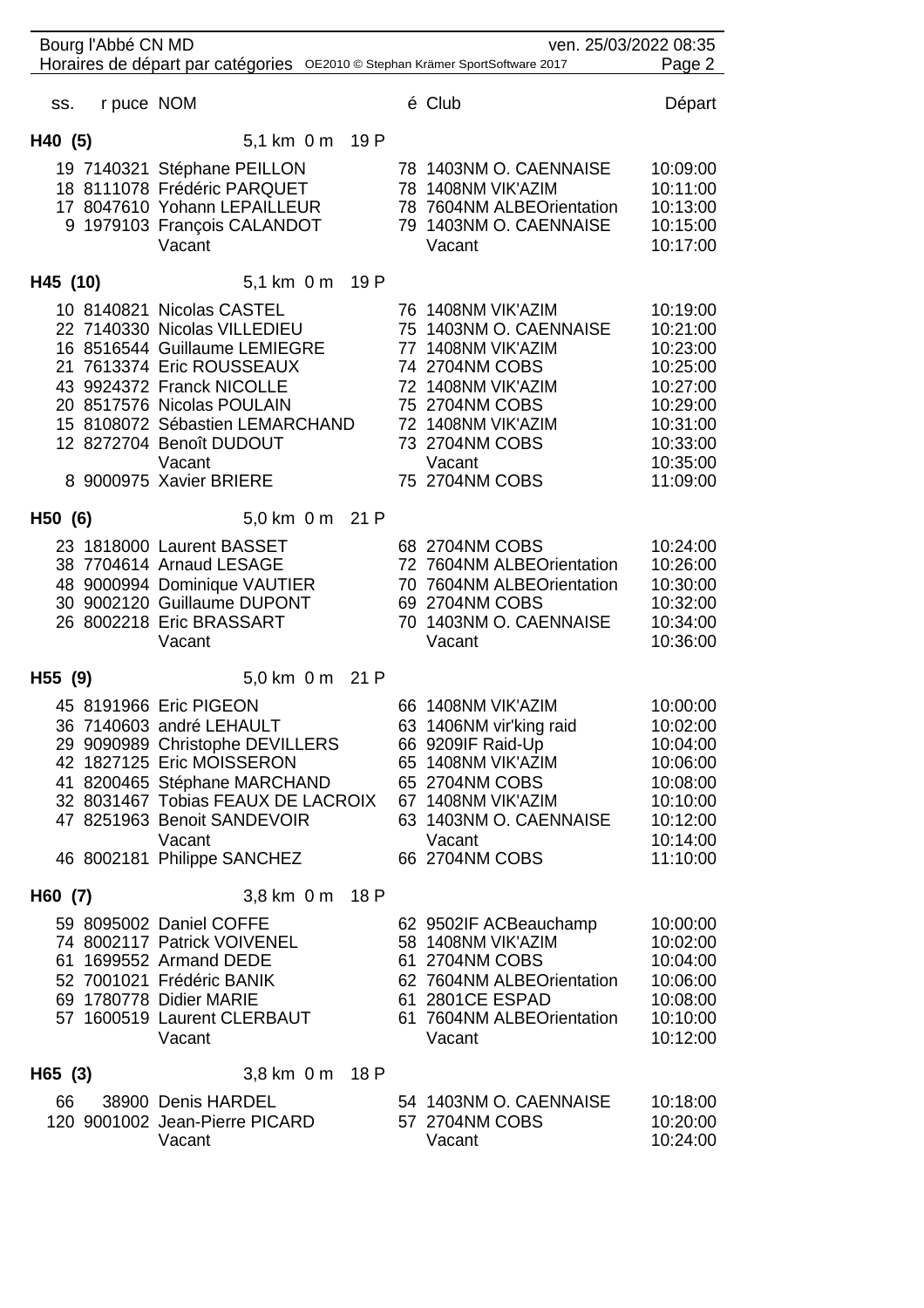| Bourg l'Abbé CN MD<br>ven. 25/03/2022 08:35                                            |            |                                                         |                 |  |     |  |                                             |                      |
|----------------------------------------------------------------------------------------|------------|---------------------------------------------------------|-----------------|--|-----|--|---------------------------------------------|----------------------|
| Horaires de départ par catégories OE2010 © Stephan Krämer SportSoftware 2017<br>Page 3 |            |                                                         |                 |  |     |  |                                             |                      |
| SS.                                                                                    | r puce NOM |                                                         |                 |  |     |  | é Club                                      | Départ               |
| H70(1)                                                                                 |            |                                                         | 3,8 km 0 m 18 P |  |     |  |                                             |                      |
|                                                                                        |            | Vacant                                                  |                 |  |     |  | Vacant                                      | 11:06:00             |
| H75 (1)                                                                                |            |                                                         | 3,8 km 0 m 18 P |  |     |  |                                             |                      |
|                                                                                        |            | Vacant                                                  |                 |  |     |  | Vacant                                      | 11:08:00             |
| H80 (1)                                                                                |            |                                                         | 3,8 km 0 m 18 P |  |     |  |                                             |                      |
|                                                                                        |            | Vacant                                                  |                 |  |     |  | Vacant                                      | 11:10:00             |
| D10(4)                                                                                 |            |                                                         | 2,0 km 0 m 10 P |  |     |  |                                             |                      |
|                                                                                        |            | 101 1270403 Andréa PARQUET                              |                 |  |     |  | 15 1408NM VIK'AZIM                          | 10:54:00             |
|                                                                                        |            | 99 7020979 Adèle MILEO                                  |                 |  |     |  | 12 2704NM COBS                              | 10:56:00             |
|                                                                                        |            | 119 2086248 THALIA LALLU                                |                 |  |     |  | 13 2801CE ESPAD                             | 10:58:00             |
|                                                                                        |            | Vacant                                                  |                 |  |     |  | Vacant                                      | 11:00:00             |
| D12(1)                                                                                 |            |                                                         | 2,7 km 0 m      |  | 8 P |  |                                             |                      |
|                                                                                        |            | Vacant                                                  |                 |  |     |  | Vacant                                      | 10:14:00             |
| D <sub>14</sub> $(6)$                                                                  |            |                                                         | 3,2 km 0 m 12 P |  |     |  |                                             |                      |
|                                                                                        |            | 94 8149909 Juliette LEMIEGRE                            |                 |  |     |  | 08 1408NM VIK'AZIM                          | 10:14:00             |
|                                                                                        |            | 91 2086249 NOLWENN LALLU                                |                 |  |     |  | 08 2801CE ESPAD                             | 10:16:00             |
|                                                                                        |            | 86 8002328 Eryne BRASSART<br>84 2109639 Brune ANGLA-GRE |                 |  |     |  | 09 1403NM O. CAENNAISE<br>09 2801CE ESPAD   | 10:18:00<br>10:20:00 |
|                                                                                        |            | Vacant                                                  |                 |  |     |  | Vacant                                      | 10:22:00             |
|                                                                                        |            | 85 2109640 Maéna ANGLA-GRE                              |                 |  |     |  | 09 2801CE ESPAD                             | 10:24:00             |
| D16(5)                                                                                 |            |                                                         | $3,8$ km $0$ m  |  | 15P |  |                                             |                      |
|                                                                                        |            | 79 8047609 Nessa LEPAILLEUR                             |                 |  |     |  | 06 7604NM ALBEOrientation                   | 10:13:00             |
|                                                                                        |            | 80 8518876 Elsa POULAIN<br>83 7140313 Manon VILLEDIEU   |                 |  |     |  | 06 2704NM COBS<br>07 1403NM O. CAENNAISE    | 10:15:00<br>10:17:00 |
|                                                                                        |            | 75 1270402 Célia BONNEL                                 |                 |  |     |  | 07 1406NM vir'king raid                     | 10:19:00             |
|                                                                                        |            | Vacant                                                  |                 |  |     |  | Vacant                                      | 10:21:00             |
| D18(3)                                                                                 |            |                                                         | 5.0 km 0 m 21 P |  |     |  |                                             |                      |
|                                                                                        |            | 40 7140311 Flavie MAHALIN                               |                 |  |     |  | 05 1403NM O. CAENNAISE                      | 10:58:00             |
|                                                                                        |            | 25 1009627 Alyssia BONNEL<br>Vacant                     |                 |  |     |  | 04 1406NM vir'king raid<br>Vacant           | 11:00:00<br>11:02:00 |
|                                                                                        |            |                                                         |                 |  |     |  |                                             |                      |
| D20(2)                                                                                 |            |                                                         | 5,0 km 0 m 21 P |  |     |  |                                             |                      |
|                                                                                        |            | 39 8002401 Estelle MAHALIN<br>Vacant                    |                 |  |     |  | 02 1403NM O. CAENNAISE<br>Vacant            | 11:04:00<br>11:06:00 |
| D21 (6)                                                                                |            |                                                         | 5,0 km 0 m 21 P |  |     |  |                                             |                      |
|                                                                                        |            | 31 7990320 Lisa DUPONT                                  |                 |  |     |  | 99 2704NM COBS                              | 10:38:00             |
|                                                                                        |            | 35 7140601 MATHILDE LEHAULT                             |                 |  |     |  | 96 1406NM vir'king raid                     | 10:40:00             |
|                                                                                        |            | 50 8100617 Candice WILD<br>34 7005015 Caroline GANIERE  |                 |  |     |  | 91 2704NM COBS<br>88 7604NM ALBEOrientation | 10:42:00             |
|                                                                                        |            | 24 8002197 Noémie BEAUVISAGE                            |                 |  |     |  | 92 2704NM COBS                              | 10:44:00<br>10:46:00 |
|                                                                                        |            | Vacant                                                  |                 |  |     |  | Vacant                                      | 10:48:00             |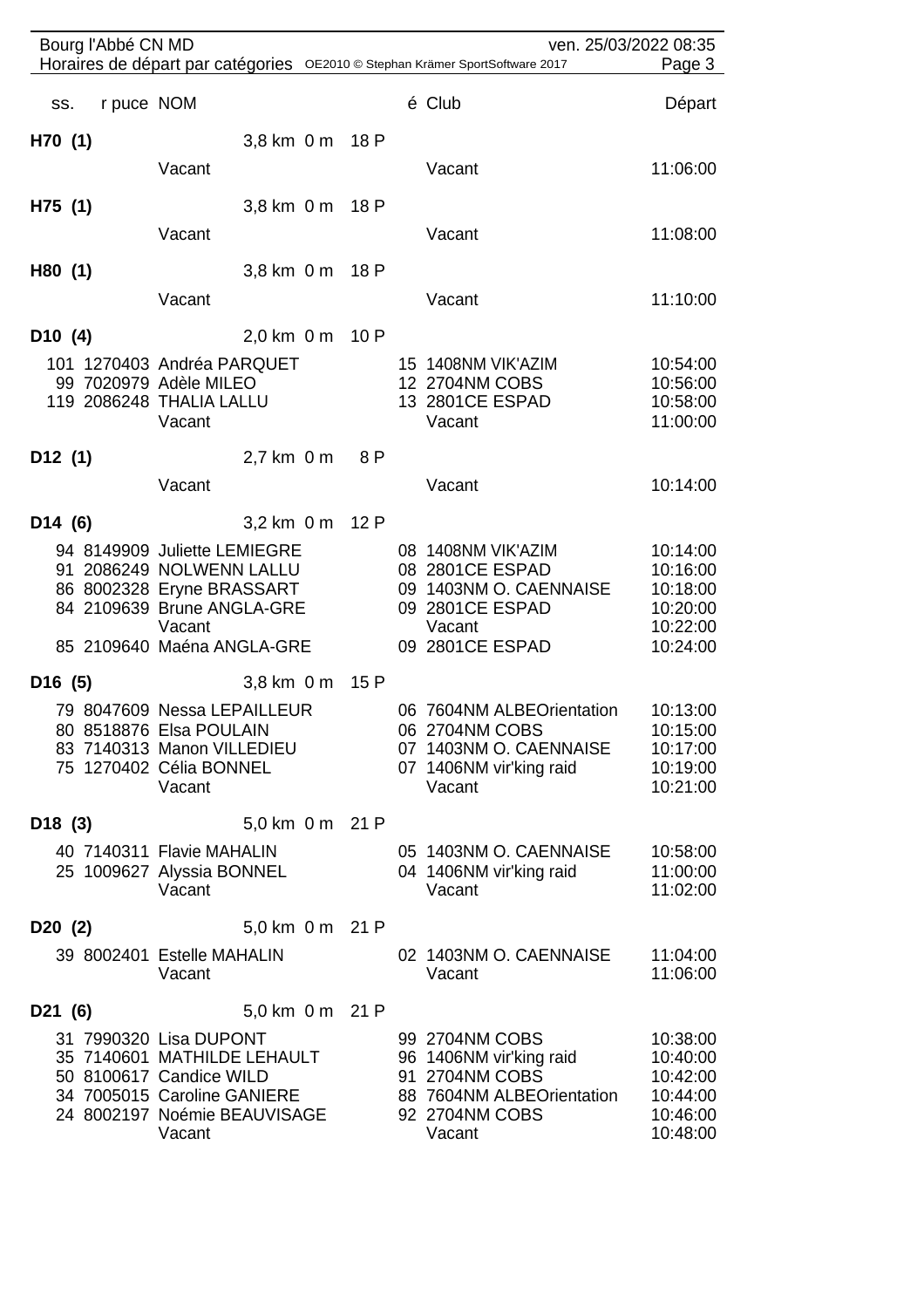| Bourg l'Abbé CN MD<br>ven. 25/03/2022 08:35 |                                                                                                                                                                                                   |      |  |                                                                                                                                                |                                                                                  |
|---------------------------------------------|---------------------------------------------------------------------------------------------------------------------------------------------------------------------------------------------------|------|--|------------------------------------------------------------------------------------------------------------------------------------------------|----------------------------------------------------------------------------------|
|                                             | Horaires de départ par catégories OE2010 © Stephan Krämer SportSoftware 2017                                                                                                                      |      |  |                                                                                                                                                | Page 4                                                                           |
| r puce NOM<br>SS.                           |                                                                                                                                                                                                   |      |  | é Club                                                                                                                                         | Départ                                                                           |
| D35 (4)                                     | 5,0 km 0 m 21 P                                                                                                                                                                                   |      |  |                                                                                                                                                |                                                                                  |
|                                             | 44 8252630 Elodie PIERRE<br>27 7140323 Emilie CALANDOT<br>28 1285011 KATHELYNE CHAUVAC<br>Vacant                                                                                                  |      |  | 83 2704NM COBS<br>85 1403NM O. CAENNAISE<br>83 2801CE ESPAD<br>Vacant                                                                          | 10:50:00<br>10:52:00<br>10:54:00<br>10:56:00                                     |
| D40 (4)                                     | 5,0 km 0 m 21 P                                                                                                                                                                                   |      |  |                                                                                                                                                |                                                                                  |
|                                             | 33 8008142 Marie FRANCOIS<br>49 7140329 Florence VILLEDIEU<br>37 8026062 Virginie LEMIEGRE<br>Vacant                                                                                              |      |  | 80 1408NM VIK'AZIM<br>79 1403NM O. CAENNAISE<br>80 1408NM VIK'AZIM<br>Vacant                                                                   | 10:16:00<br>10:18:00<br>10:20:00<br>10:22:00                                     |
| D45 (5)                                     | 3,8 km 0 m 18 P                                                                                                                                                                                   |      |  |                                                                                                                                                |                                                                                  |
|                                             | 68 8270173 Sandrine LEMARCHAND<br>71 8516576 Stéphanie POULAIN<br>54 701006 Sophie BRASSART<br>Vacant<br>55 1600520 Axelle BRIERE                                                                 |      |  | 73 1408NM VIK'AZIM<br>76 2704NM COBS<br>75 1403NM O. CAENNAISE<br>Vacant<br>75 2704NM COBS                                                     | 10:56:00<br>10:58:00<br>11:00:00<br>11:02:00<br>11:04:00                         |
| D50 (4)                                     | 3,8 km 0 m 18 P                                                                                                                                                                                   |      |  |                                                                                                                                                |                                                                                  |
|                                             | 64 8280968 Emmanuelle FEAUX DE LAC 68 1408NM VIK'AZIM<br>65 9001992 Marie GRENDEL<br>58 8002133 Isabelle COCO<br>Vacant                                                                           |      |  | 71 2704NM COBS<br>69 1408NM VIK'AZIM<br>Vacant                                                                                                 | 10:34:00<br>10:36:00<br>10:38:00<br>10:40:00                                     |
| D55 (7)                                     | $3,8$ km $0$ m                                                                                                                                                                                    | 18 P |  |                                                                                                                                                |                                                                                  |
|                                             | 72 1285018 FLORENCE RENOU<br>60 8095001 Marie-Pierre COFFE<br>73 7005023 Natacha SPILKA<br>53 8002198 Valérie BEAUVISAGE<br>51 9190664 Christine ANTOINE<br>70 7202309 Claire MOISSERON<br>Vacant |      |  | 64 2801CE ESPAD<br>63 9502IF ACBeauchamp<br>65 1403NM O. CAENNAISE<br>65 2704NM COBS<br>64 1403NM O. CAENNAISE<br>65 1408NM VIK'AZIM<br>Vacant | 10:42:00<br>10:44:00<br>10:46:00<br>10:48:00<br>10:50:00<br>10:52:00<br>10:54:00 |
| D60(1)                                      | 3.8 km 0 m 18 P                                                                                                                                                                                   |      |  |                                                                                                                                                |                                                                                  |
|                                             | Vacant                                                                                                                                                                                            |      |  | Vacant                                                                                                                                         | 10:30:00                                                                         |
| D65(2)                                      | 3,8 km 0 m 18 P                                                                                                                                                                                   |      |  |                                                                                                                                                |                                                                                  |
| 56                                          | Vacant<br>213207 Michelle CALANDOT                                                                                                                                                                |      |  | Vacant<br>53 1403NM O. CAENNAISE                                                                                                               | 10:26:00<br>10:28:00                                                             |
| D70 (2)                                     | 3,8 km 0 m                                                                                                                                                                                        | 18 P |  |                                                                                                                                                |                                                                                  |
| 67                                          | 38903 Elisabeth HARDEL<br>Vacant                                                                                                                                                                  |      |  | 51 1403NM O. CAENNAISE<br>Vacant                                                                                                               | 10:14:00<br>10:16:00                                                             |
|                                             | <b>Open Violet (4)</b> 4,0 km 0 m 18 P                                                                                                                                                            |      |  |                                                                                                                                                |                                                                                  |
|                                             | 105 7517880 JEAN-MARIE LALLU<br>Vacant<br>103 1285006 Christophe GATINEAU<br>104 8002331 Hugo HEULINE                                                                                             |      |  | 76 2801CE ESPAD<br>Vacant<br>76 2801CE ESPAD<br>72 2801CE ESPAD                                                                                | 10:00:00<br>10:02:00<br>10:04:00<br>10:08:00                                     |